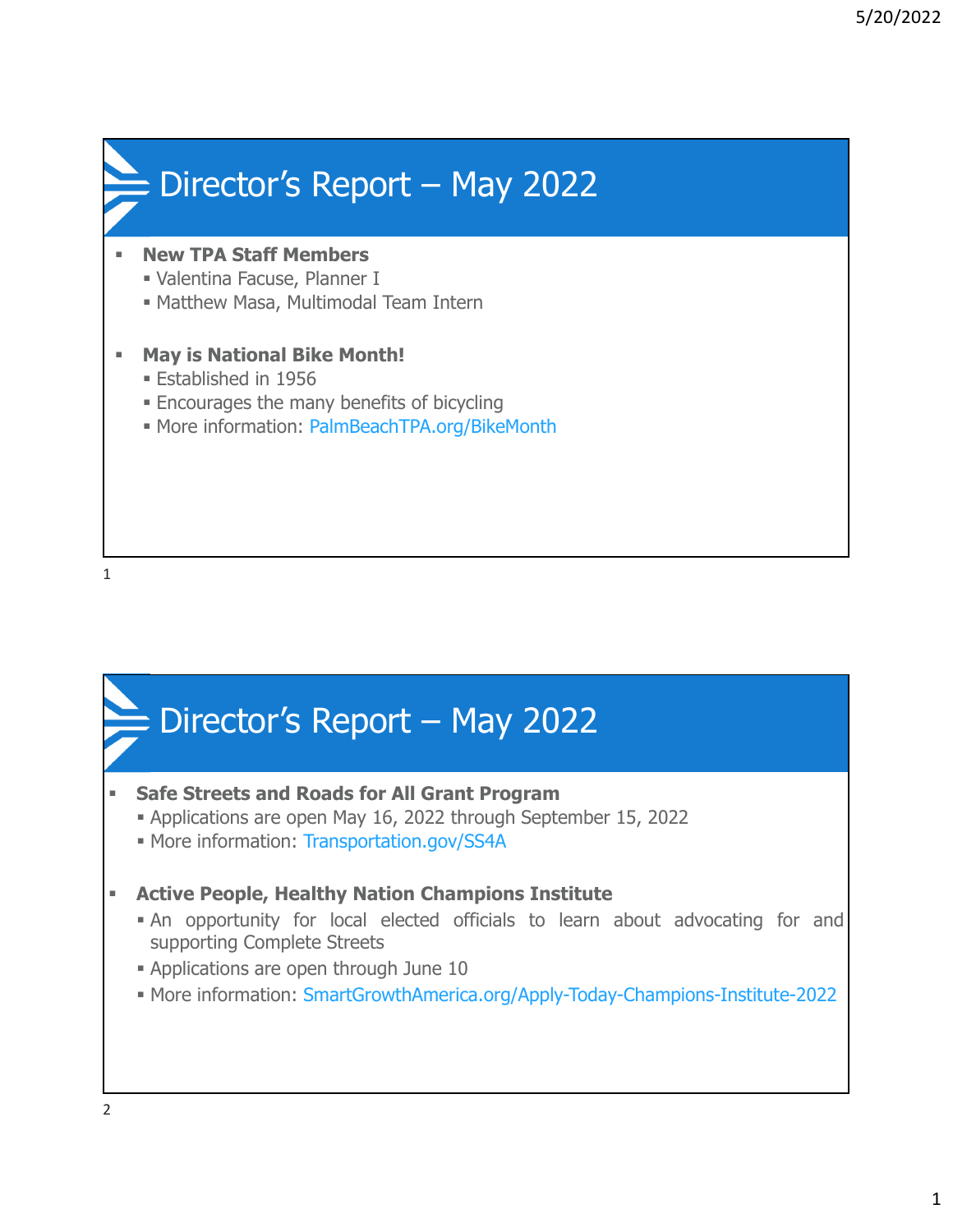# Director's Report – May 2022

### **Bicycle Friendly Business**

- Recognizes employers for their efforts to create a bicycle friendly atmosphere
- **More Information: BikeLeague.org/Business**

#### **Walk Friendly Communities**

- Apply for your community's designation by June 15
- More Information: WalkFriendly.org

## **Port of Palm Beach Master Plan Update**

- The draft master plan will be available in August 2022
- Final to come in December 2022
- **More Information: PlanPortofPalmBeach.com**

3